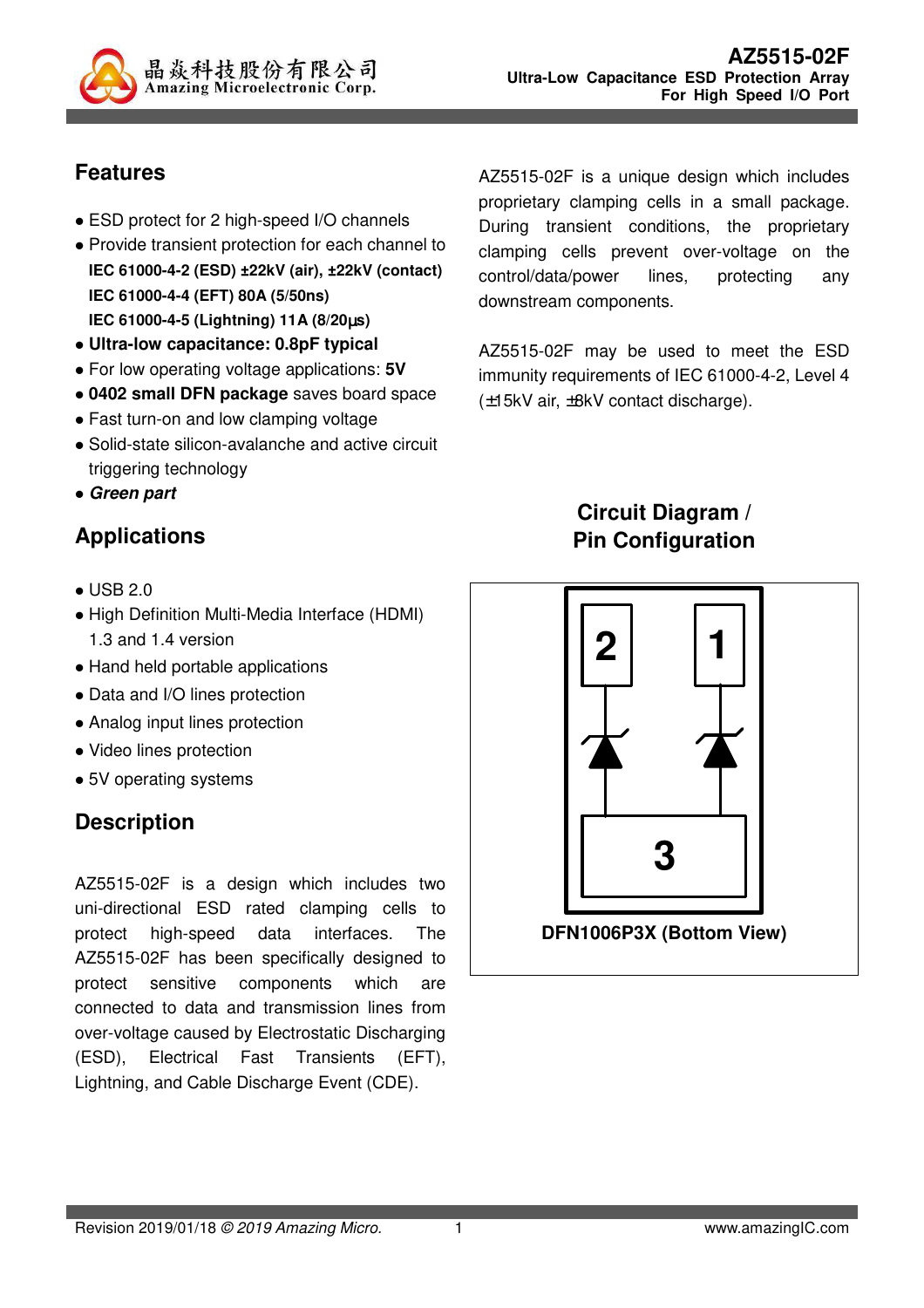

### **SPECIFICATIONS**

| <b>ABSOLUTE MAXIMUM RATINGS</b> ( $T_A$ = 25 $\degree$ C, unless otherwise specified) |                            |                 |              |  |
|---------------------------------------------------------------------------------------|----------------------------|-----------------|--------------|--|
| <b>PARAMETER</b>                                                                      | <b>SYMBOL</b>              | <b>RATING</b>   | <b>UNITS</b> |  |
| Peak Pulse Current (tp=8/20µs)                                                        | $I_{PP}$ (Note 1)          | 11              | A            |  |
| Operating Voltage (pin-1,-2 to pin-3)                                                 | $V_{DC}$                   | 5.5             | V            |  |
| ESD per IEC 61000-4-2 (Air)                                                           | $V_{ESD-1}$                | ±22             | kV           |  |
| ESD per IEC 61000-4-2 (Contact)                                                       | $V_{ESD-2}$                | ±22             |              |  |
| <b>Lead Soldering Temperature</b>                                                     | ${\sf T}_{\sf SOL}$        | 260 (10 sec.)   | $^{\circ}C$  |  |
| <b>Operating Temperature</b>                                                          | $\mathsf{T}_{\mathsf{OP}}$ | $-55$ to $+125$ | $^{\circ}C$  |  |
| Storage Temperature                                                                   | $\mathsf{T}_{\text{STO}}$  | $-55$ to $+150$ | $^{\circ}C$  |  |

| <b>ELECTRICAL CHARACTERISTICS</b>                        |                             |                                                                           |             |                |            |              |
|----------------------------------------------------------|-----------------------------|---------------------------------------------------------------------------|-------------|----------------|------------|--------------|
| <b>PARAMETER</b>                                         | <b>SYMBOL</b>               | <b>CONDITIONS</b>                                                         | <b>MINI</b> | <b>TYP</b>     | <b>MAX</b> | <b>UNITS</b> |
| Reverse Stand-Off                                        |                             |                                                                           |             |                | 5          | V            |
| Voltage                                                  | <b>V</b> <sub>RWM</sub>     | Pin-1, -2 to pin-3, $T = 25$ °C.                                          |             |                |            |              |
| Reverse Leakage                                          |                             |                                                                           |             |                | 0.5        |              |
| Current                                                  | $I_{CH\text{-}\text{Leak}}$ | $V_{\text{Pin-1-2}} = 5V$ , $V_{\text{Pin-3}} = 0V$ , T=25 °C.            |             |                |            | μA           |
| Reverse                                                  | $V_{\text{BV}}$             | $I_{\text{BV}} = 1 \text{mA}$ , T=25 °C, pin-1, -2 to                     | 6           |                | 9          | $\vee$       |
| Breakdown Voltage                                        |                             | pin-3.                                                                    |             |                |            |              |
| <b>Forward Voltage</b><br>$V_{F}$                        |                             | $I_F = 15 \text{mA}$ , T=25 °C, pin-3 to                                  |             | 0.6            | 1.2        | V            |
|                                                          |                             | pin-1, -2.                                                                |             |                |            |              |
| Surge Clamping                                           |                             | $I_{PP}$ =5A, tp=8/20 $\mu$ s, T=25 °C,                                   |             | $\overline{7}$ |            | V            |
| Voltage (Note 1)                                         | $V_{CL-surae}$              | any I/O pin to GND.                                                       |             |                |            |              |
| <b>ESD Clamping</b>                                      |                             | IEC 61000-4-2 +8kV (ITLP=16A),                                            |             |                |            |              |
| Voltage (Note 2)                                         | $V_{ESD\_CL}$               | T=25 $\mathrm{^{\circ}C}$ , Contact mode, any I/O pin                     |             | 10             |            | $\vee$       |
|                                                          |                             | to GND.                                                                   |             |                |            |              |
| <b>ESD Dynamic</b>                                       |                             | IEC 61000-4-2, 0~+8kV, Contact<br>mode, $T=25\text{ °C}$ , any I/O pin to |             | 0.2            |            | $\Omega$     |
| $R_{\text{dynamic}}$<br><b>Turn-on Resistance</b>        |                             | GND.                                                                      |             |                |            |              |
| Channel Input                                            |                             | $V_{Pin-3} = 0V$ , $V_{IN} = 2.5V$ , f = 1MHz,                            |             |                |            |              |
| Capacitance                                              | $C_{\text{IN}}$             | T=25 $\mathrm{^{\circ}C}$ , any I/O pin to GND.                           |             | 0.8            | 1.0        | pF           |
|                                                          |                             |                                                                           |             |                |            |              |
| <b>Channel to Channel</b><br>CCROSS<br>Input Capacitance |                             | $V_{\text{Pin-3}} = 0V$ , $V_{\text{IN}} = 2.5V$ , f = 1MHz,              |             | 0.1            | 0.2        | рF           |
|                                                          |                             | T=25 $\mathrm{^{\circ}C}$ , between I/O pins.                             |             |                |            |              |

Note 1: The Peak Pulse Current measured conditions:  $t_p = 8/20 \mu s$ ,  $2\Omega$  source impedance.

Note 2: ESD Clamping Voltage was measured by Transmission Line Pulsing (TLP) System.

TLP conditions:  $Z_0 = 50\Omega$ ,  $t_p = 100$ ns,  $t_r = 1$ ns.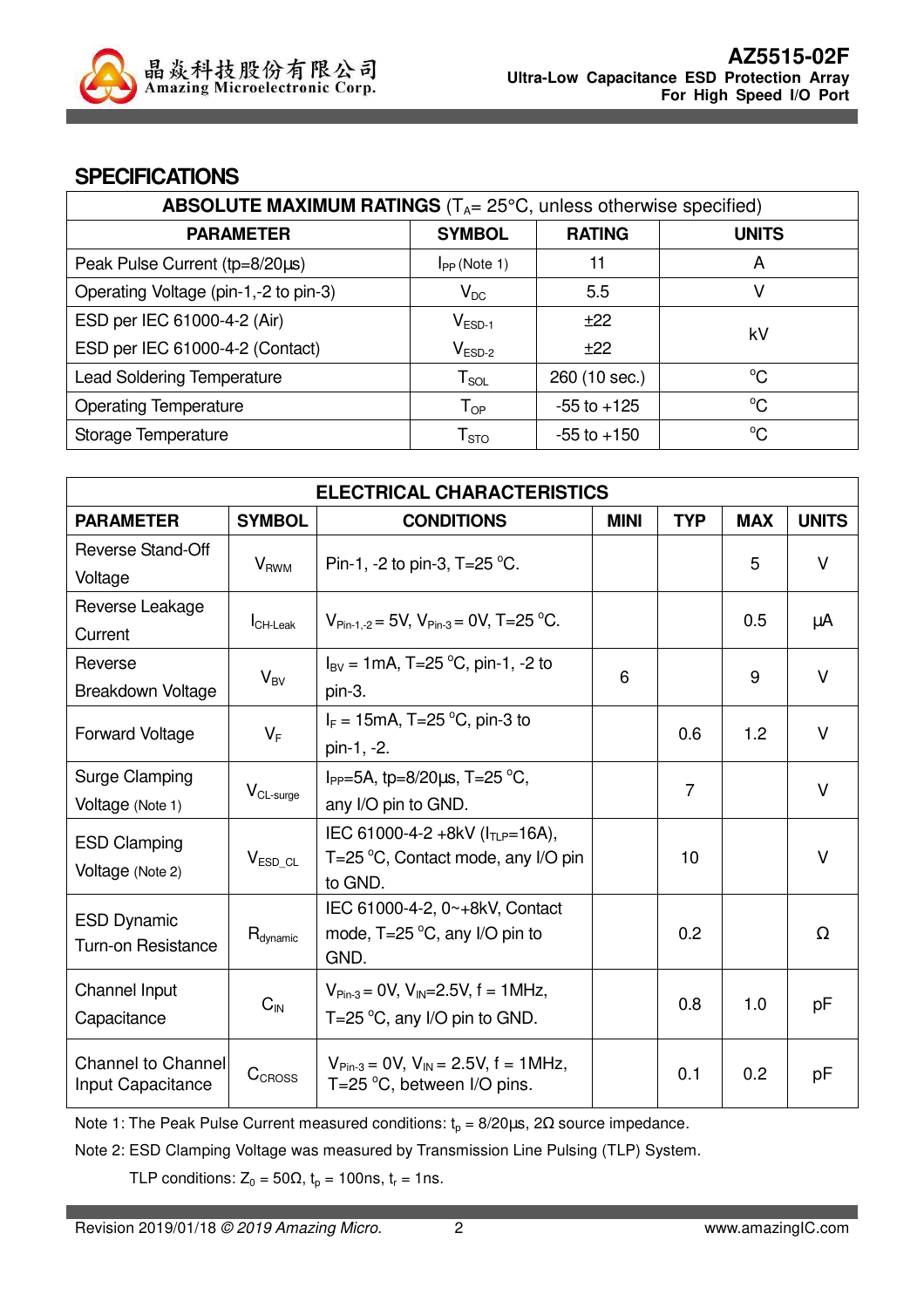

### **Typical Characteristics**



**Transmission Line Pulsing (TLP) Measurement**





**Forward Clamping Voltage vs. Peak Pulse Current**

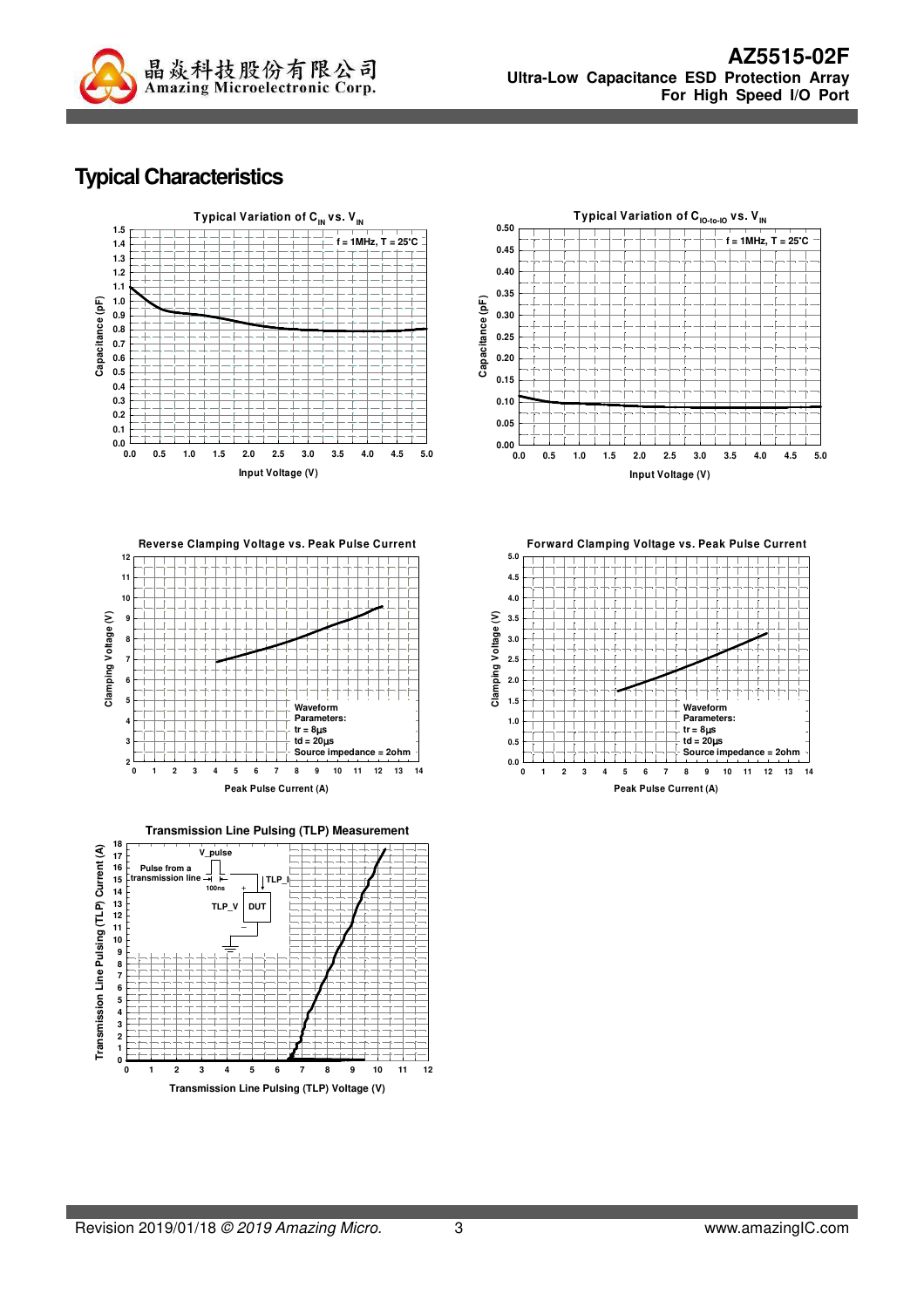

### **Applications Information**

#### **A. Device Connection**

The AZ5515-02F is designed to protect two data lines from transient over-voltage (such as ESD stress pulse). The device connection of AZ5515-02F is shown in the Fig. 1. In Fig. 1, the two protected data lines are connected to the ESD protection pins (pin1, pin2) of AZ5515-02F. The ground pin (pin3) of AZ5515-02F is a negative reference pin. This pin should be directly connected to the GND rail of PCB (Printed Circuit Board). To get minimum parasitic inductance, the path length should keep as short as possible.

AZ5515-02F can provide protection for 2 I/O signal lines simultaneously. If the number of I/O signal lines is less than 2, the unused I/O pin can be simply left as NC pin.



**Fig. 1 Data lines connection of AZ5515-02F.**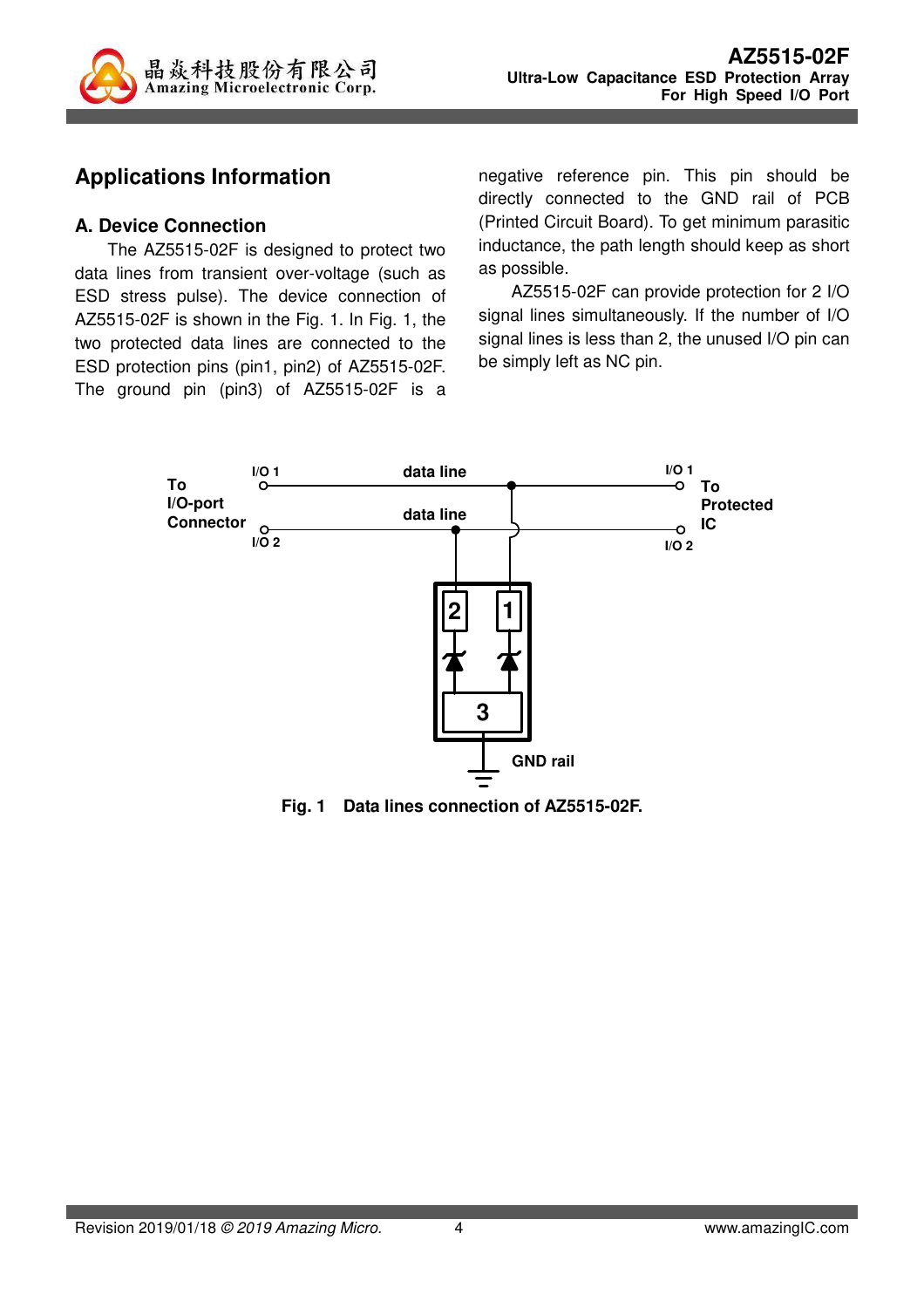

# **Mechanical Details**







**TOP VIEW** 

**BOTTOM VIEW (unit in mm)** 



**SIDE VIEW** 

| <b>SYMBOL</b>  | <b>MILLIMETERS</b> |      |      |  |
|----------------|--------------------|------|------|--|
|                | MIN.               | NOM. | MAX. |  |
| Е              | 0.95               | 1.00 | 1.05 |  |
| D              | 0.55               | 0.60 | 0.65 |  |
| A              | 0.45               | 0.50 | 0.55 |  |
| A1             | 0.00               | 0.02 | 0.05 |  |
| C <sub>1</sub> | 0.45               | 0.50 | 0.55 |  |
| C <sub>2</sub> | 0.45               | 0.50 | 0.55 |  |
| L1             | 0.20               | 0.25 | 0.30 |  |
| L <sub>2</sub> | 0.20               | 0.25 | 0.30 |  |
| е              | 0.65 BSC           |      |      |  |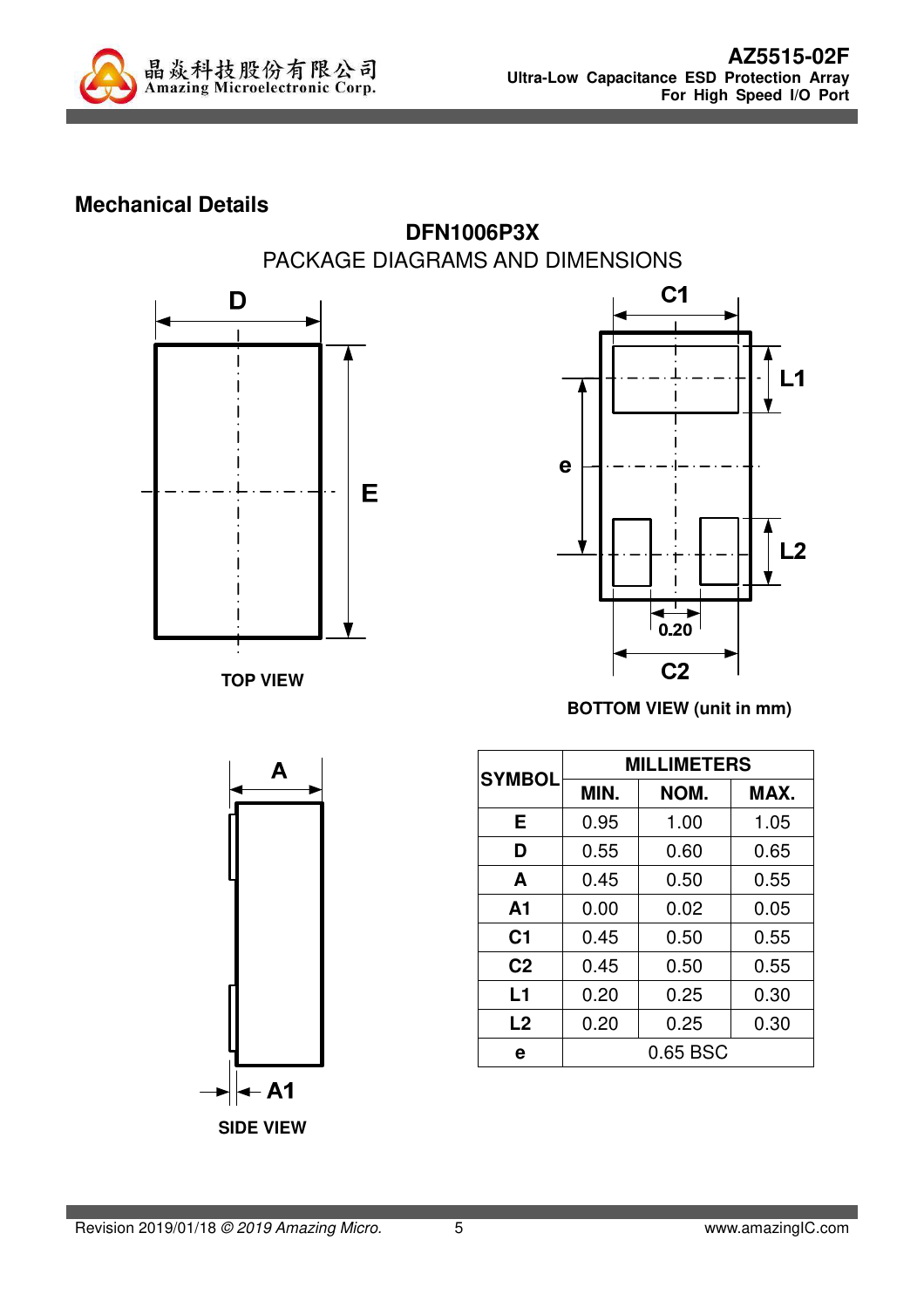

# **LAND LAYOUT**



| <b>Dimensions</b> |                   |               |  |
|-------------------|-------------------|---------------|--|
| <b>Index</b>      | <b>Millimeter</b> | <b>Inches</b> |  |
| A                 | 0.600             | 0.024         |  |
| B                 | 0.350             | 0.014         |  |
| C                 | 0.350             | 0.014         |  |
| D                 | 0.300             | 0.012         |  |
| Е                 | 0.225             | 0.009         |  |
| F                 | 0.225             | 0.009         |  |
| G                 | 0.150             | 0.006         |  |

Notes:

This LAND LAYOUT is for reference purposes only. Please consult your manufacturing partners to ensure your company's PCB design guidelines are met.

### **MARKING CODE**



x=device code

| <b>Part Number</b> | <b>Marking Code</b> |  |
|--------------------|---------------------|--|
| AZ5515-02F.R7GR    |                     |  |
| (Green part)       |                     |  |

Note. Green means Pb-free, RoHS, and Halogen free compliant.